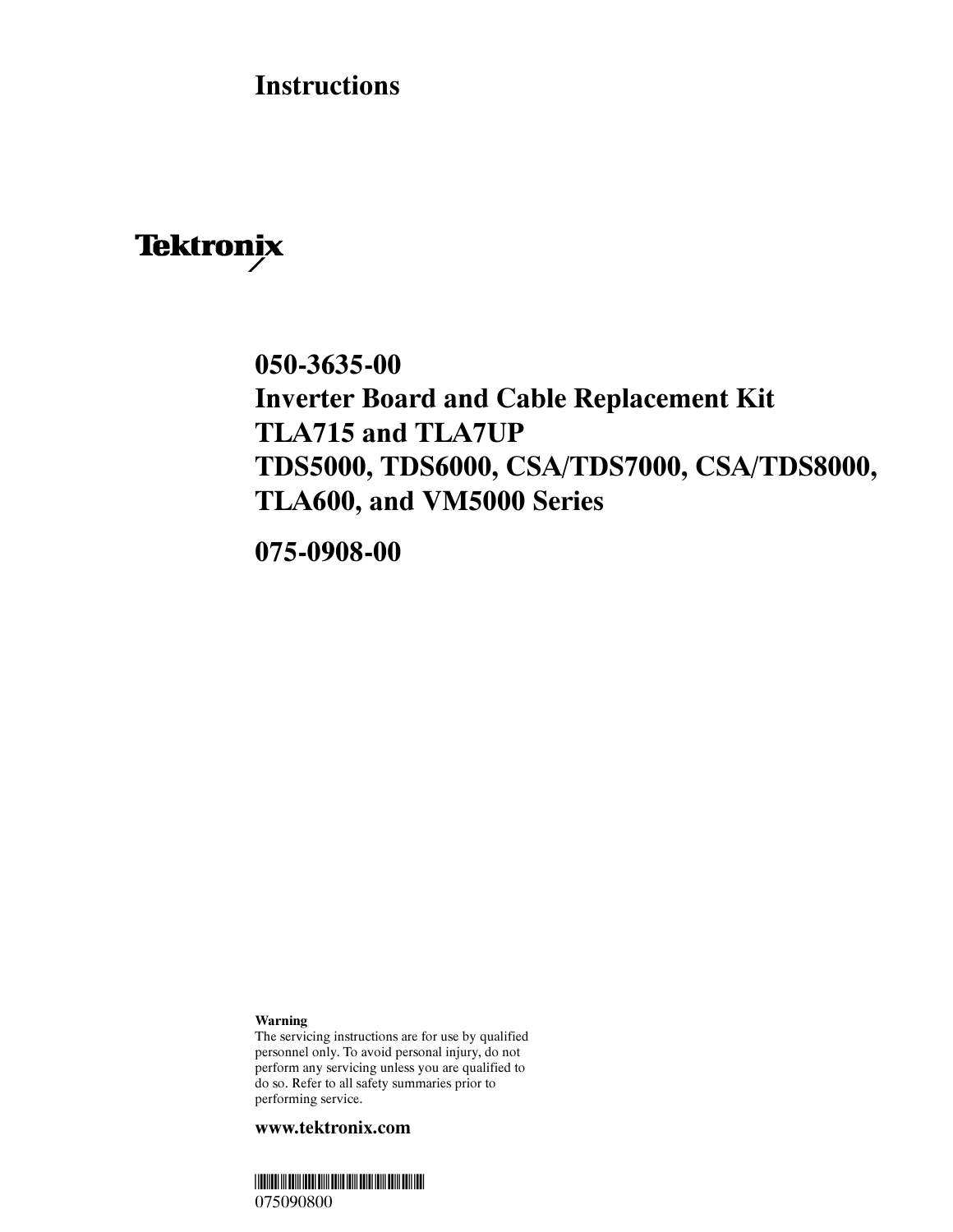Copyright © Tektronix. All rights reserved. Licensed software products are owned by Tektronix or its subsidiaries or suppliers, and are protected by national copyright laws and international treaty provisions.

Tektronix products are covered by U.S. and foreign patents, issued and pending. Information in this publication supercedes that in all previously published material. Specifications and price change privileges reserved.

TEKTRONIX and TEK are registered trademarks of Tektronix, Inc.

#### Contacting Tektronix

Tektronix, Inc. 14200 SW Karl Braun Drive P.O. Box 500 Beaverton, OR 97077 USA

For product information, sales, service, and technical support:

- -In North America, call 1-800-833-9200.
- -Worldwide, visit www.tektronix.com to find contacts in your area.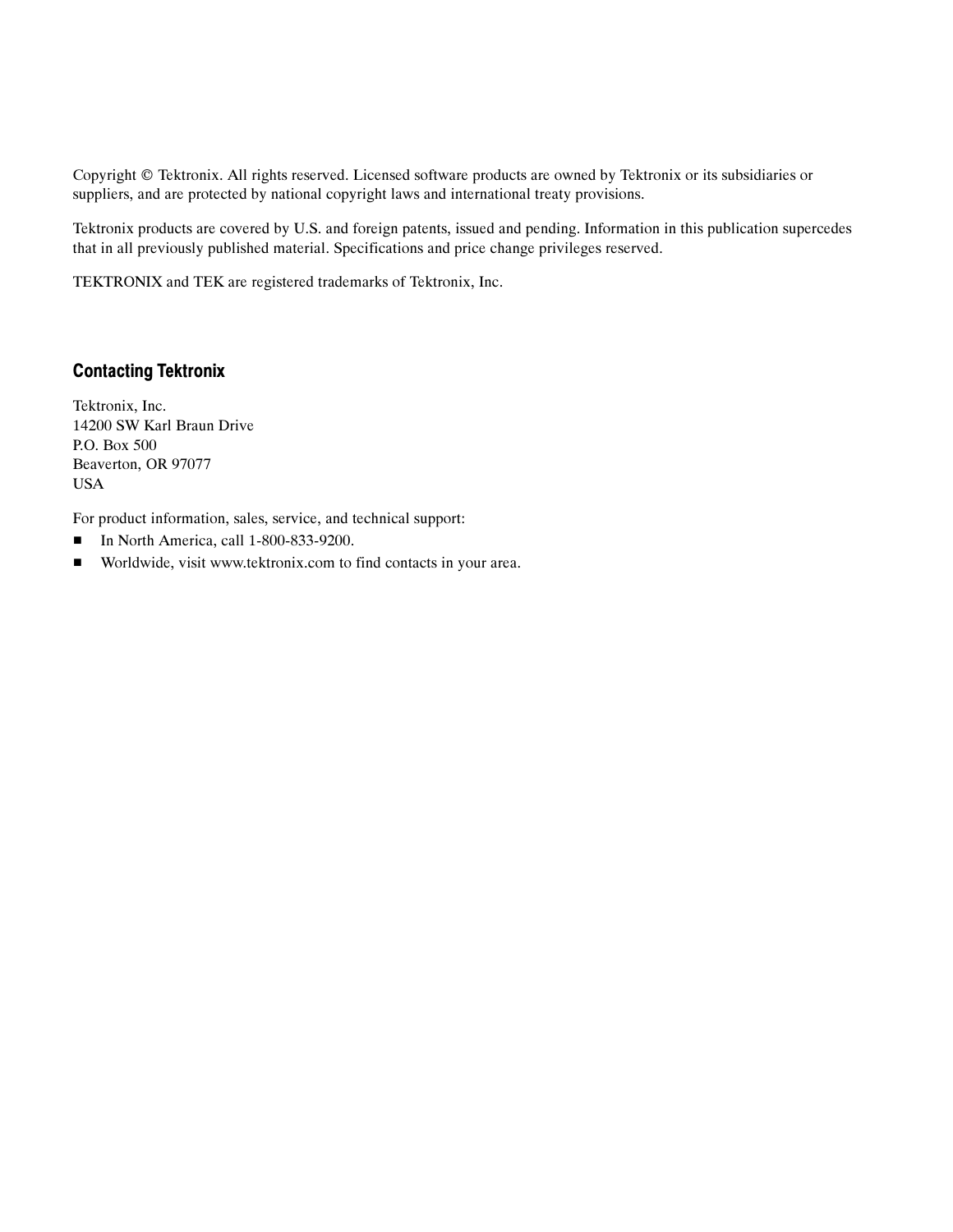# General Safety Summary

Review the following safety precautions to avoid injury and prevent damage to this product or any products connected to it. To avoid potential hazards, use this product only as specified.

Only qualified personnel should perform service procedures.

While using this product, you may need to access other parts of the system. Read the General Safety Summary in other system manuals for warnings and cautions related to operating the system.

| <b>To Avoid Fire or</b><br><b>Personal Injury</b> | <b>Use Proper Power Cord.</b> Use only the power cord specified for this product and<br>certified for the country of use.                                                                                                                                                                                             |  |  |  |  |  |
|---------------------------------------------------|-----------------------------------------------------------------------------------------------------------------------------------------------------------------------------------------------------------------------------------------------------------------------------------------------------------------------|--|--|--|--|--|
|                                                   | <b>Connect and Disconnect Properly.</b> Do not connect or disconnect probes or test<br>leads while they are connected to a voltage source.                                                                                                                                                                            |  |  |  |  |  |
|                                                   | Ground the Product. This product is grounded through the grounding conductor<br>of the power cord. To avoid electric shock, the grounding conductor must be<br>connected to earth ground. Before making connections to the input or output<br>terminals of the product, ensure that the product is properly grounded. |  |  |  |  |  |
|                                                   | <b>Observe All Terminal Ratings.</b> To avoid fire or shock hazard, observe all ratings<br>and markings on the product. Consult the product manual for further ratings<br>information before making connections to the product.                                                                                       |  |  |  |  |  |
|                                                   | Do Not Operate Without Covers. Do not operate this product with covers or panels<br>removed.                                                                                                                                                                                                                          |  |  |  |  |  |
|                                                   | <b>Use Proper Fuse.</b> Use only the fuse type and rating specified for this product.                                                                                                                                                                                                                                 |  |  |  |  |  |
|                                                   | Avoid Exposed Circuitry. Do not touch exposed connections and components<br>when power is present.                                                                                                                                                                                                                    |  |  |  |  |  |
|                                                   | Do Not Operate With Suspected Failures. If you suspect there is damage to this<br>product, have it inspected by qualified service personnel.                                                                                                                                                                          |  |  |  |  |  |
|                                                   | Do Not Operate in Wet/Damp Conditions.                                                                                                                                                                                                                                                                                |  |  |  |  |  |
|                                                   | Do Not Operate in an Explosive Atmosphere.                                                                                                                                                                                                                                                                            |  |  |  |  |  |
|                                                   | Keep Product Surfaces Clean and Dry.                                                                                                                                                                                                                                                                                  |  |  |  |  |  |
|                                                   | <b>Provide Proper Ventilation.</b> Refer to the manual's installation instructions for<br>details on installing the product so it has proper ventilation.                                                                                                                                                             |  |  |  |  |  |
|                                                   |                                                                                                                                                                                                                                                                                                                       |  |  |  |  |  |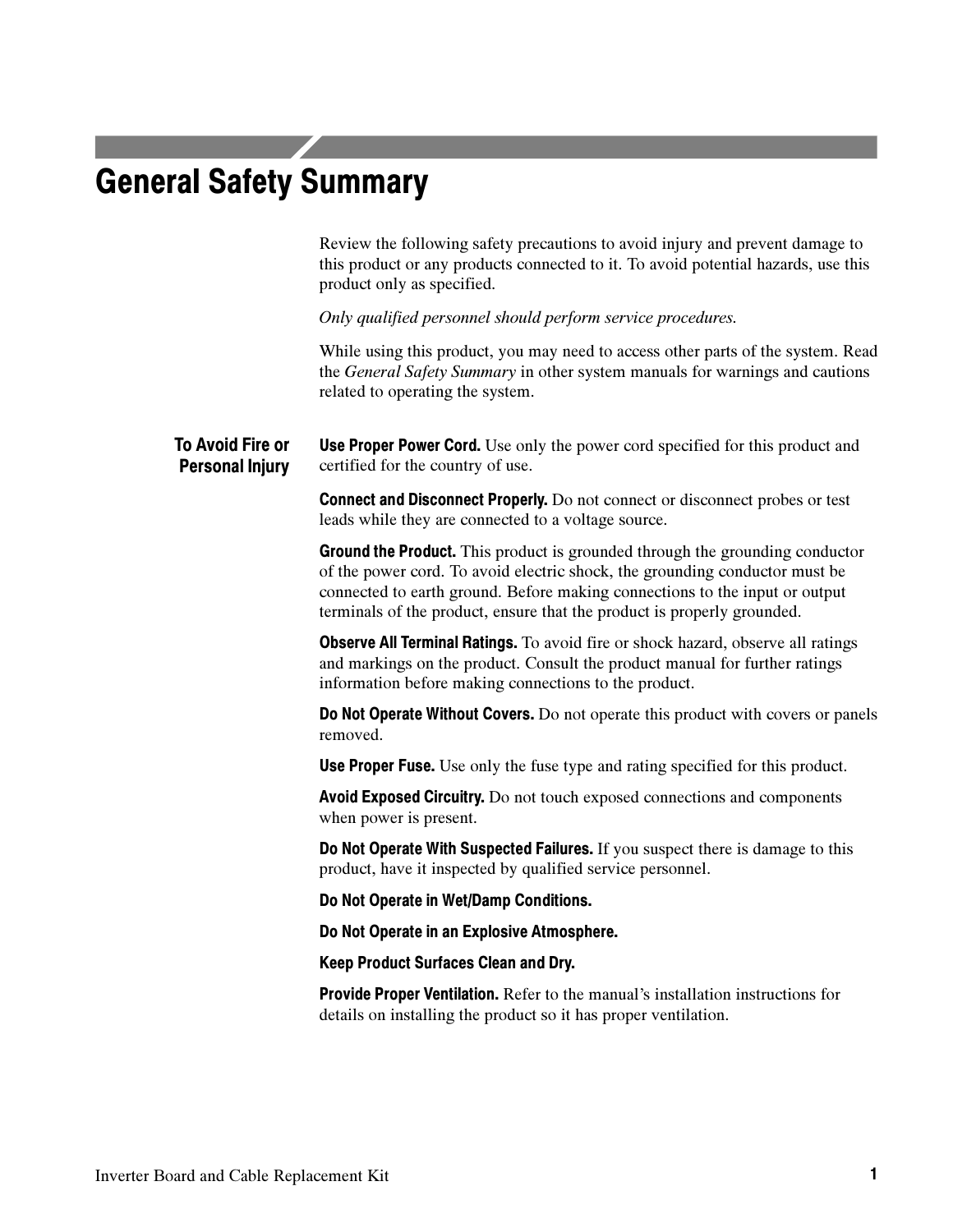#### Symbols and Terms



WARNING. Warning statements identify conditions or practices that could result in injury or loss of life.



**CAUTION.** Caution statements identify conditions or practices that could result in damage to this product or other property.

Terms on the Product. These terms may appear on the product:

Terms in this Manual. These terms may appear in this manual:

DANGER indicates an injury hazard immediately accessible as you read the marking.

WARNING indicates an injury hazard not immediately accessible as you read the marking.

CAUTION indicates a hazard to property including the product.

Symbols on the Product. The following symbols may appear on the product:



WARNING **High Voltage** 



Protective Ground (Earth) Terminal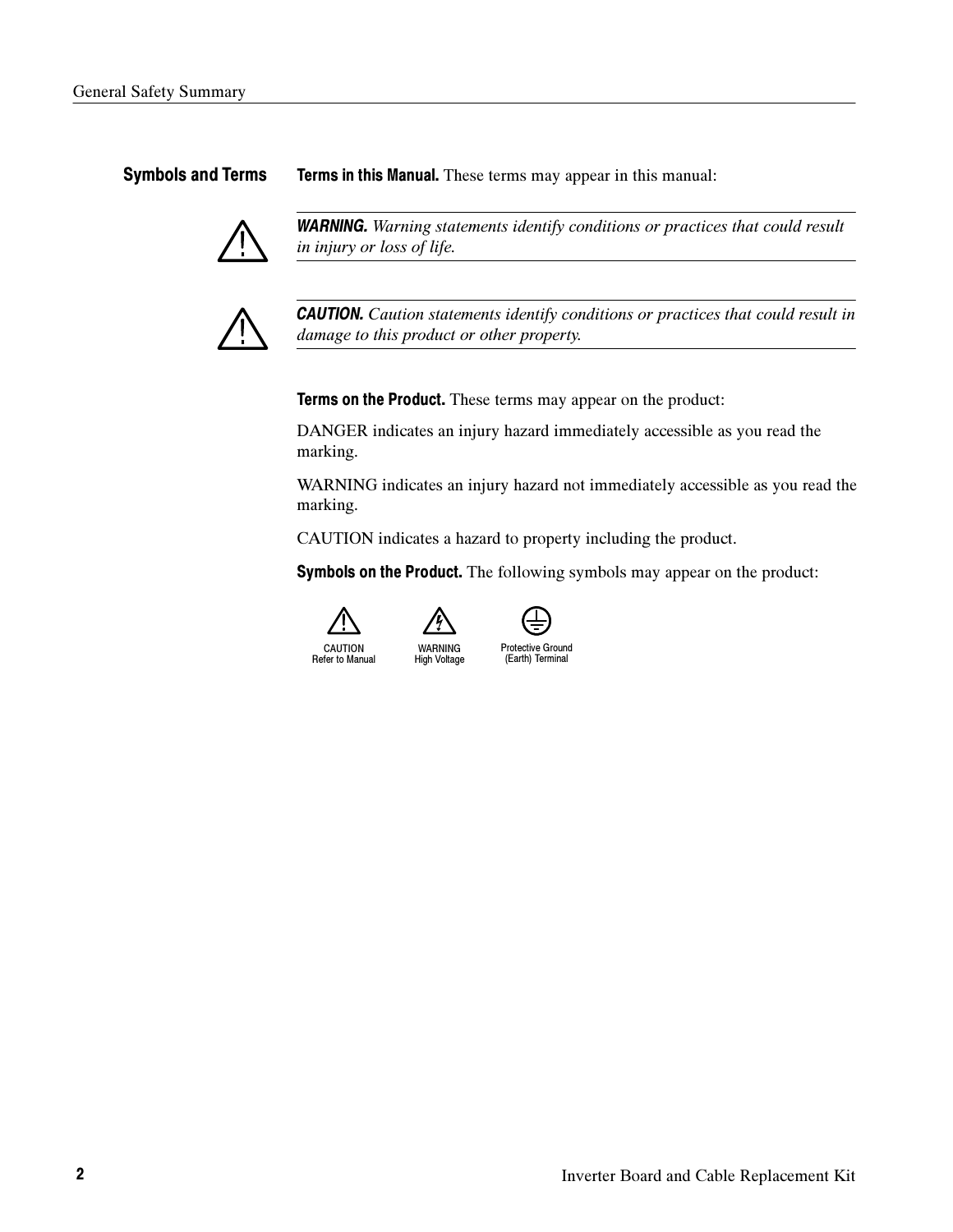# Service Safety Summary

Only qualified personnel should perform service procedures. Read this Service Safety Summary and the General Safety Summary before performing any service procedures.

Do Not Service Alone. Do not perform internal service or adjustments of this product unless another person capable of rendering first aid and resuscitation is present.

Disconnect Power. To avoid electric shock, switch off the instrument power, then disconnect the power cord from the mains power.

Use Care When Servicing With Power On. Dangerous voltages or currents may exist in this product. Disconnect power and disconnect test leads before removing protective panels, soldering, or replacing components.

To avoid electric shock, do not touch exposed connections.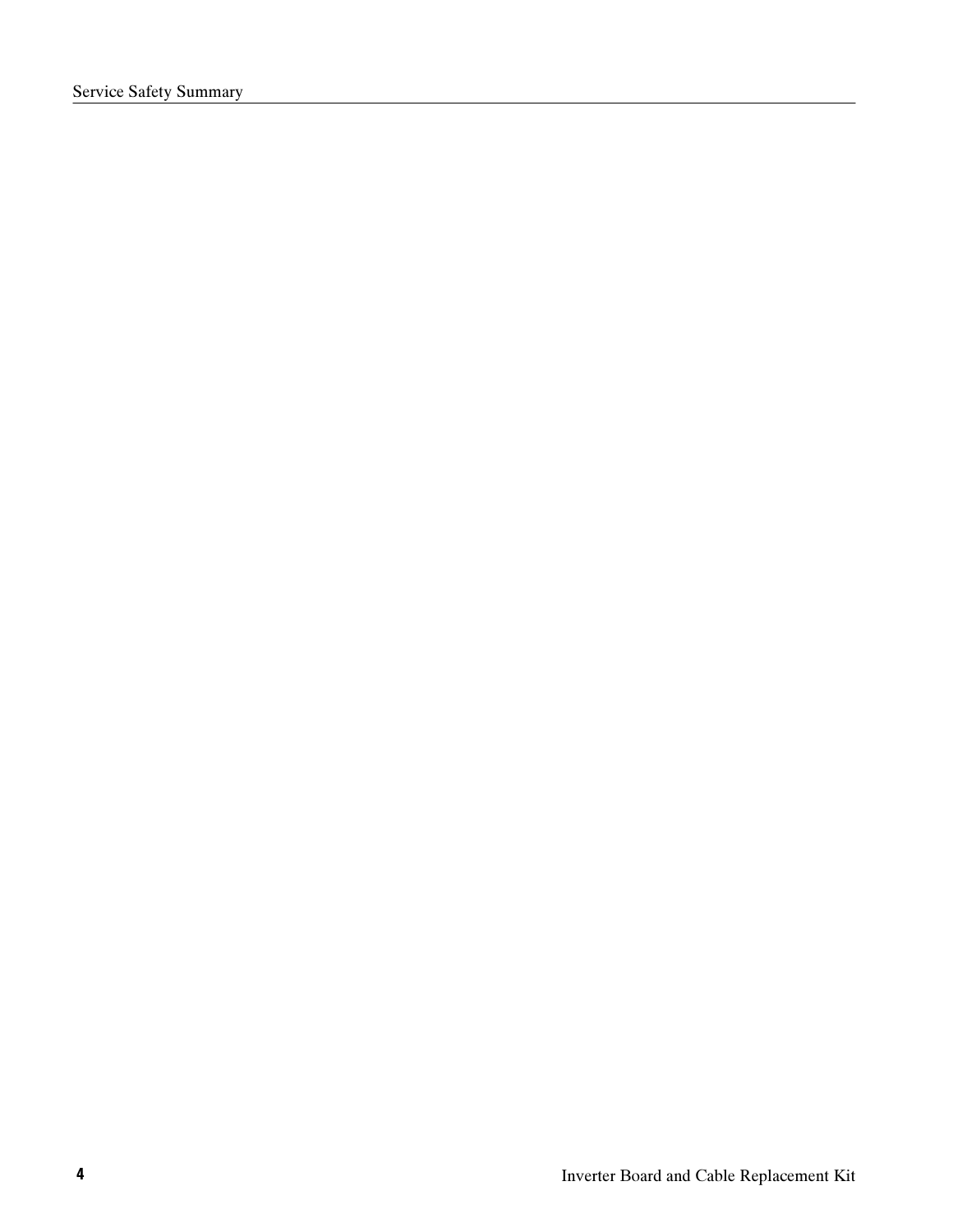## Kit Description

This kit contains instructions and parts to replace the Display Inverter board and cable in the mainframes listed below. The cable enables proper connection from a new connector in the new Inverter board to your current instrument. This document supports Tektronix modification ECR30574.

#### **Products**

| <b>Mainframes</b> |                           |            |                    |            |                   |              |
|-------------------|---------------------------|------------|--------------------|------------|-------------------|--------------|
| <b>TDS</b>        |                           | <b>TLA</b> |                    | <b>CSA</b> |                   | VM           |
|                   | 5032, 5032B, 5034, 5034B  |            | 611, 612, 613, 614 |            | 7154, 7404        | 5000, 5000HD |
|                   | 5052, 5052B               |            | 621, 622, 623, 624 |            | 8000, 8000B, 8200 |              |
|                   | 5054, 5054B, 5054BE       |            | 715, 7UP           |            |                   |              |
|                   | 5054B-AF, NV, NV-AV, NV-T |            |                    |            |                   |              |
|                   | 5104, 5104B, 5104B-AF     |            |                    |            |                   |              |
|                   | 6404, 6604                |            |                    |            |                   |              |
|                   | 7054, 7104, 7154, 7254    |            |                    |            |                   |              |
|                   | 7404, 7UP                 |            |                    |            |                   |              |
|                   | 8000, 8000B, 8200         |            |                    |            |                   |              |

### Minimum Tool and Equipment List

Refer to the service manual for your mainframe to see a list of tools required for mainframe disassembly to, and reassembly from, the Inverter board level. If you do not already have a copy, you can download a service manual from the Tektronix Web site at www.tektronix.com.

### Kit Parts List

| Quantity | <b>Part number</b> | <b>Name &amp; Description</b>                                                         |
|----------|--------------------|---------------------------------------------------------------------------------------|
| 1 ea     | 119-6806-00        | Power supply: Inverter board, for NEC 10.4 in LCD                                     |
| 1 ea     | 174-5278-00        | Cable assy sp: Ribbon, CPR, 28 AWG, 9.5 L, 1x5,<br>0.049CTR, LZ series, MOLEX 50058 S |
| 1 ea     | 075-0908-xx        | Kit Instructions                                                                      |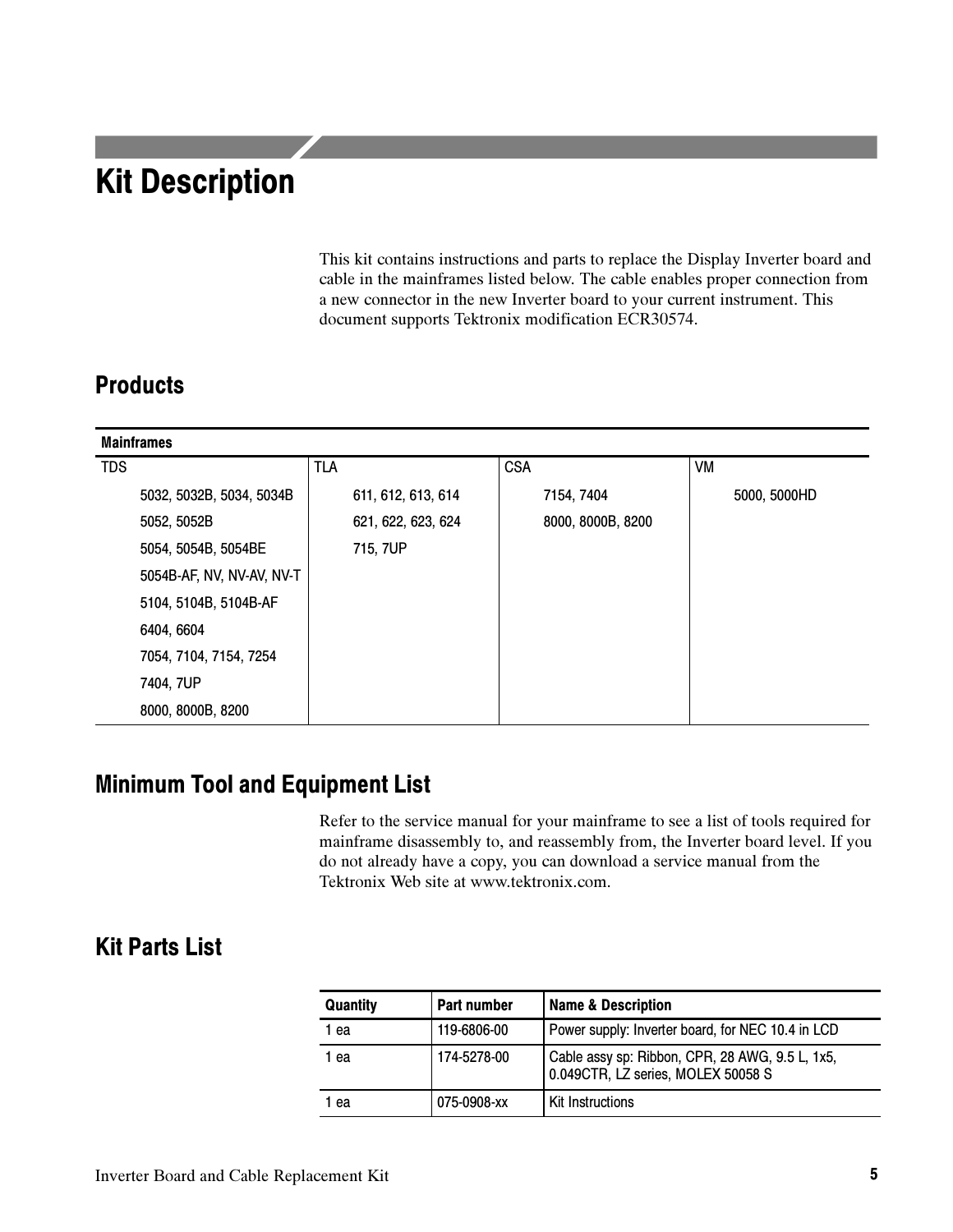Kit Description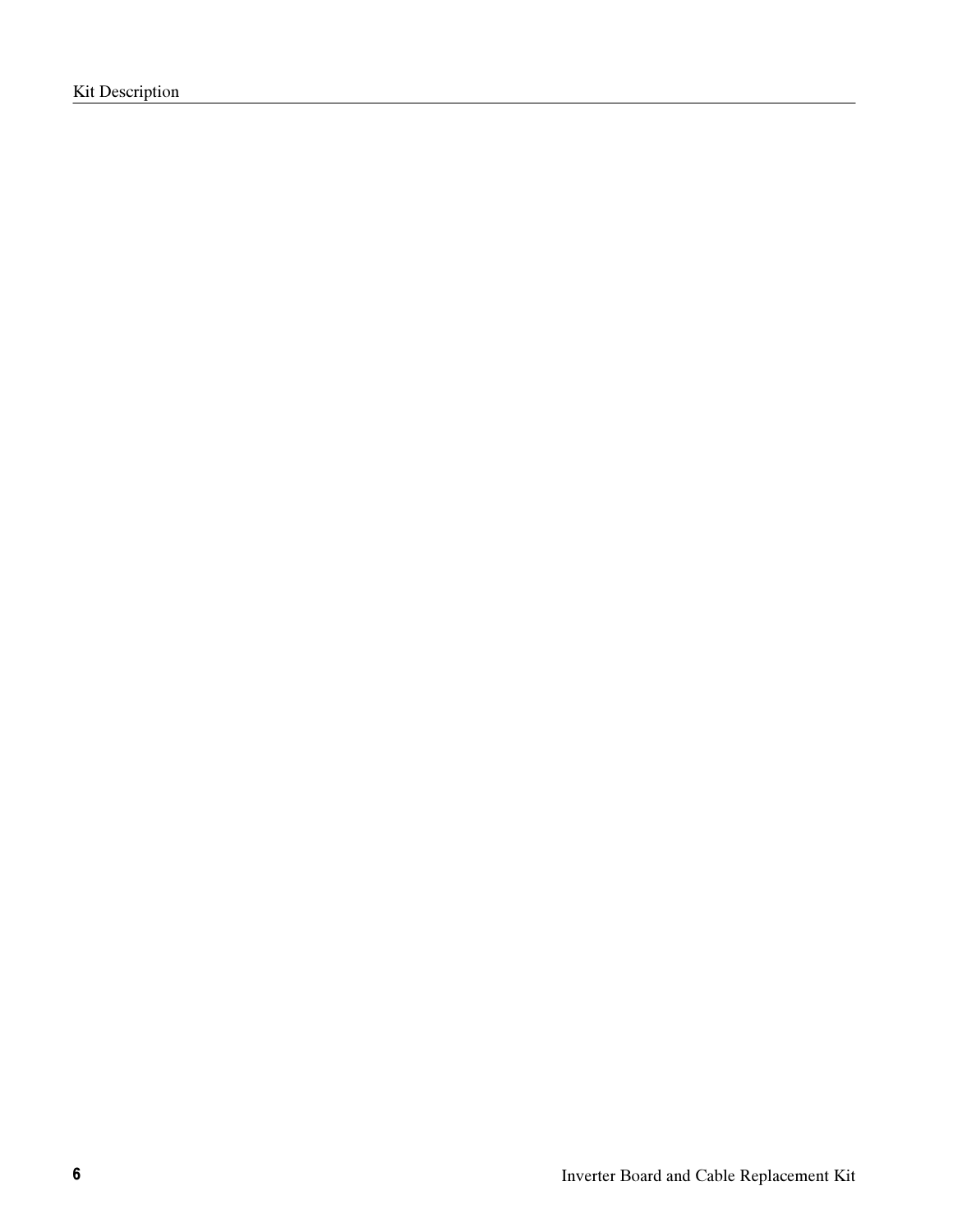## Removal and Installation Instructions

This section contains procedures needed to install your new Inverter board and cable into your mainframe. These instructions are for personnel who are familiar with servicing the product. If you need further details for disassembling or reassembling the product, refer to the appropriate service manual. Contact your nearest Tektronix, Inc., Service Center or Tektronix Factory Service for installation assistance.

#### Preparation



WARNING. Before doing this or any other procedure in this document, read the Safety Summary starting on page 3.

Before replacing your Inverter board and cable, refer to the service manual for your mainframe for instructions on proper disassembly of the main instrument down to the Inverter board level.

Once you have reached the Inverter board, follow the instructions in the next section.



**CAUTION.** To prevent static discharge damage, service the product only in a static-free environment. Observe standard handling precautions for static-sensitive devices while installing this kit. Always wear a grounded wrist strap, grounded foot strap, and static resistant apparel while installing this kit.